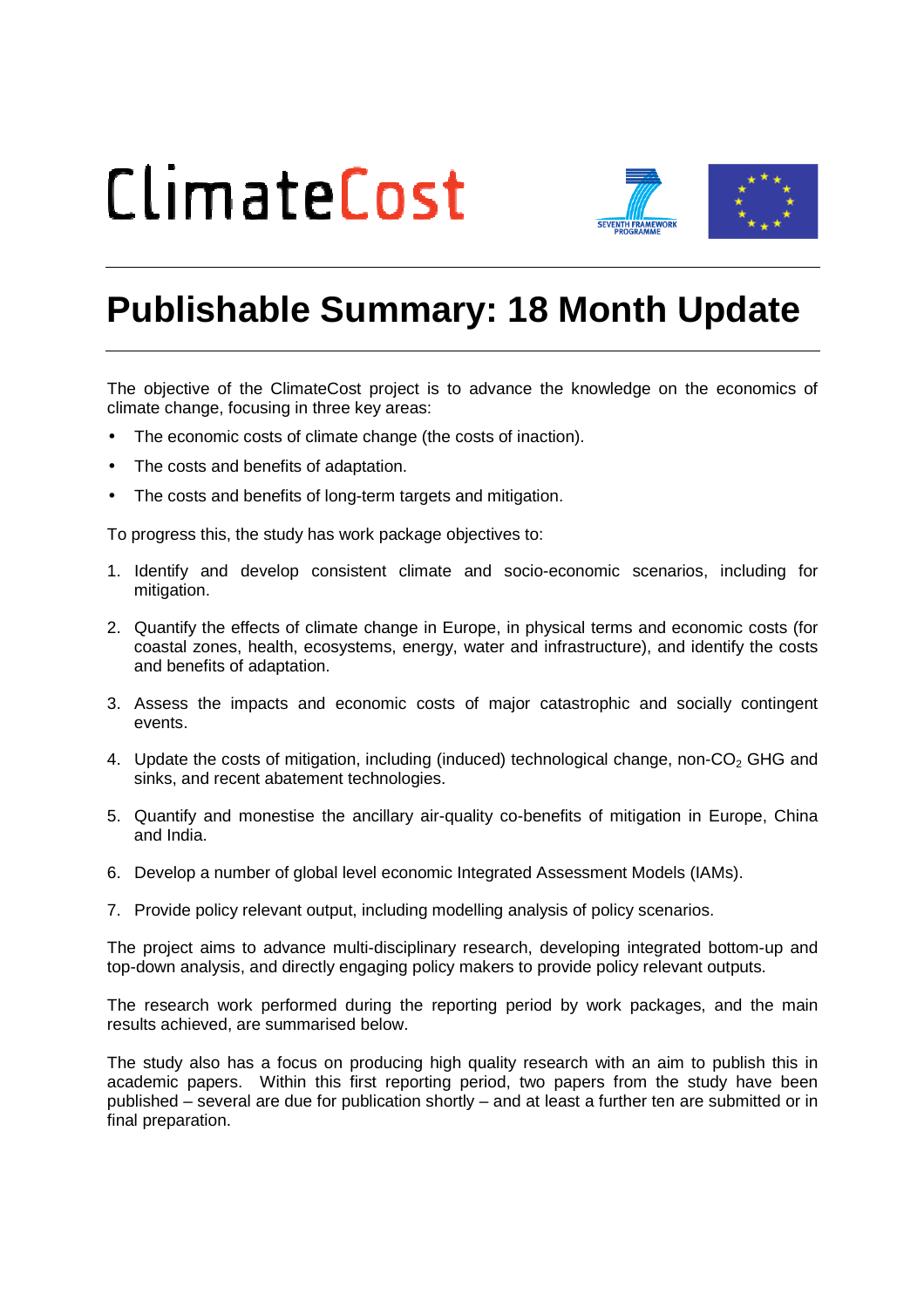| <b>WP</b>      | <b>Work performed</b>                                                                                                                                                                                                                                                                                                                                   | Main results so far                                                                                                                                                                                                                                                                                                                                    |
|----------------|---------------------------------------------------------------------------------------------------------------------------------------------------------------------------------------------------------------------------------------------------------------------------------------------------------------------------------------------------------|--------------------------------------------------------------------------------------------------------------------------------------------------------------------------------------------------------------------------------------------------------------------------------------------------------------------------------------------------------|
| $\mathbf{1}$   | Review of research needs, existing<br>climate change and socio-economic<br>scenarios. Recommended guidance on<br>scenarios. Synthesis and dissemination<br>of data.                                                                                                                                                                                     | Successfully identified research needs<br>(Deliverable 1.1). Reviewed, proposed and<br>agreed scenarios (Milestone 1, Deliverable 1.2)<br>for the study and supplied to the consortium<br>(Milestone 2) (see web-site climatecost.dmi.dk).                                                                                                             |
| $\overline{2}$ | Sectoral review of the literature on the<br>economic costs of climate change and the<br>costs and benefits of adaptation. Updates<br>and methods agreed for sectoral analysis.                                                                                                                                                                          | Successfully completed six detailed sectoral<br>reviews of the literature (Deliverable 2.1,<br>Milestone 3). Sectoral models have been<br>updated (Milestone 4) and most have completed<br>a first run for Europe.                                                                                                                                     |
| 3              | Literature review on major tipping<br>elements and advanced progress on<br>socially contingent effects. Identification<br>of case studies.                                                                                                                                                                                                              | Successfully completed a review on major<br>tipping elements (Deliverable 3.1) and agreed<br>subsequent work (Milestone 5), which will<br>include a case study on major sea level rise.                                                                                                                                                                |
| $\overline{4}$ | Review of endogenous technological<br>change and R&D accounts for mitigation<br>models. Developed technological detail<br>of new technologies in POLES model.<br>Developed GEM-E3 model, including<br>agriculture sector (including mitigation)<br>and marginal abatement costs                                                                         | Successfully built a database of satellite R&D<br>accounts for the models (Deliverable 4.1).<br>Updated new technological detail in the POLES<br>model. Updated GEM-E3 model to improve<br>agriculture sector (including mitigation) and<br>marginal abatement cost (Deliverable 4.2).                                                                 |
| 5              | Advanced work on ancillary air quality<br>benefits. Review and development of<br>method for health quantification and<br>valuation. Set-up models with scenarios<br>to produce outputs for economic analysis.                                                                                                                                           | Work on new method for health quantification<br>and valuation near to completion, ready for<br>assessment. Models ready for producing<br>outputs for economic analysis (Milestone 7)                                                                                                                                                                   |
| 6              | <b>Update of General Circulation Models</b><br>(GCMs) and Integrated Assessment<br>Models (IAM), with work activities brought<br>forward.<br>Major re-development of the PAGE<br>model, the tool used to estimate<br>economic costs in the Stern Review. New<br>modules and developments to FUND<br>model. New module for impacts for GEM-<br>E3 model. | A new version of the PAGE (09) model has<br>been successfully developed completed,<br>reviewed and ready for dissemination: early<br>model results were presented at COP15. New<br>developments to FUND model have been<br>completed, including storm module, work on<br>equity (inequity aversion), sensitivity of functions<br>and deep uncertainty. |
| $\overline{7}$ | Programme of policy engagement<br>undertaken, and review of potential policy<br>uses and frameworks to maximise the<br>relevance of project outputs.                                                                                                                                                                                                    | Numerous meetings with policy makers (DG<br>Env. and other relevant organisations).<br>Successfully completed review of policy<br>approaches and existing policy use (Deliverable<br>7.1) and developed frameworks (Milestone 10).                                                                                                                     |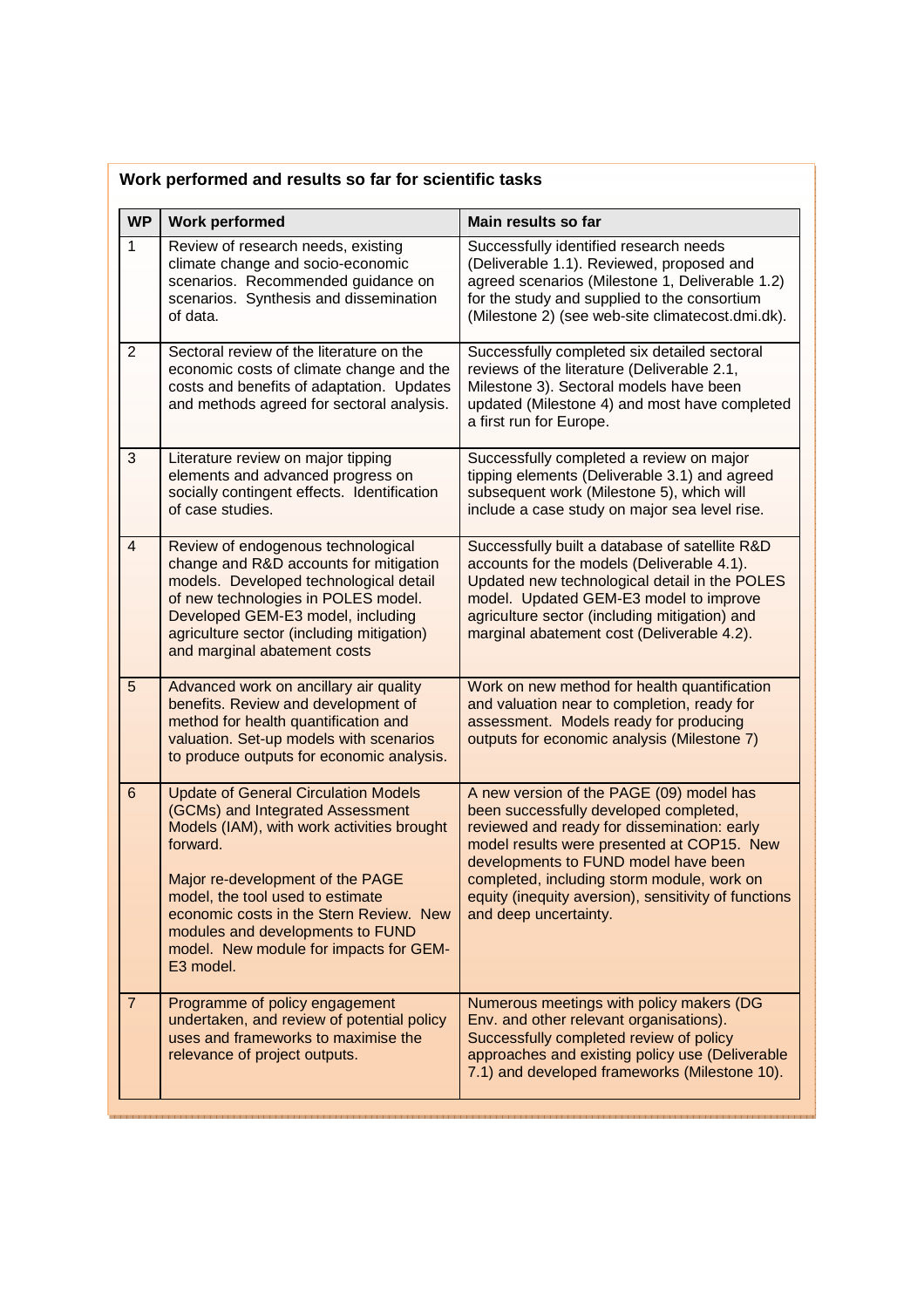In addition to the scientific tasks, the project has undertaken relevant dissemination and management activities during the period.

| <b>WP</b> | Work performed/results so far                                                                                                                                                                                                                                                                                                                                                                                                                                 |
|-----------|---------------------------------------------------------------------------------------------------------------------------------------------------------------------------------------------------------------------------------------------------------------------------------------------------------------------------------------------------------------------------------------------------------------------------------------------------------------|
| 8         | The study has produced a website, (Deliverable 1) and maintained and updated this<br>(Milestone 11), a dissemination plan (Deliverable 8.1) and undertaken a wide range of<br>dissemination activities including at COP14 and COP15, presentations at EC working<br>group, UNFCCC meetings and other events.                                                                                                                                                  |
|           | The project has successfully undertaken consortium management tasks (Work Package<br>9). This includes a project presentation and overview (Deliverable 9.1) a project plan<br>(Deliverable 9.2), and the successful organisation of the first reporting period, including the<br>18 month periodic report (Deliverable 9.3) and financial statements.                                                                                                        |
| 9         | The management team has set up an internet based knowledge management system<br>(deskaway) to manage activities electronically within the project. The project has held four<br>successful project team meetings (half yearly, as per milestones).                                                                                                                                                                                                            |
|           | The team also supported specific requests by the Commission services, including side-<br>events at UNFCCC meetings (Poznan, COP14 and Copenhagen, COP 15). The project<br>has also, at the request of EC RTD, participated in an EU-JAPAN climate research<br>cooperation meeting (in Tokyo) and a joint event in Moscow on Global Climate Change<br>and Adaptation research. The team has also networked extensively with other FWP6 and<br>FWP7 programmes. |

The expected final results will lead to a more complete, updated assessment of cost of mitigation, impacts and economic costs of climate change, and the costs and benefits of adaptation. The potential impact of the project will be primarily through the outputs and results, which will be highly relevant for European Commission climate policy, as well as for Member States. A key aim of the project is to adopt a strong policy focus, providing outputs that link directly to policy needs, e.g.

- The project will provide relevant information for Commission Services in relation to the Adaptation White Paper, particularly under the proposed EU action area 3.1, 'developing the knowledge base'. This includes information for the Impacts, Vulnerability and Adaptation Clearing House, as well as for the action to 'assess the cost and benefit of adaptation options by 2011'. This information will also be of benefit for other organisations (European Environment Agency) and Member states.
- The study will also provide updated models and results that will be of high relevance for the Commission and others, in relation to short- and long-term GHG emission reduction targets. This includes information on the economic consequences of tipping elements, case studies on major sea level rise, an updated suite of policy mitigation models (e.g. POLES, GEM-E3, PACE), estimates of the co-benefits of mitigation for Europe, China and India, an updated suite of global economic IAM models for use in policy analysis, and new results on the costs of climate change, and costs and benefits of policy.